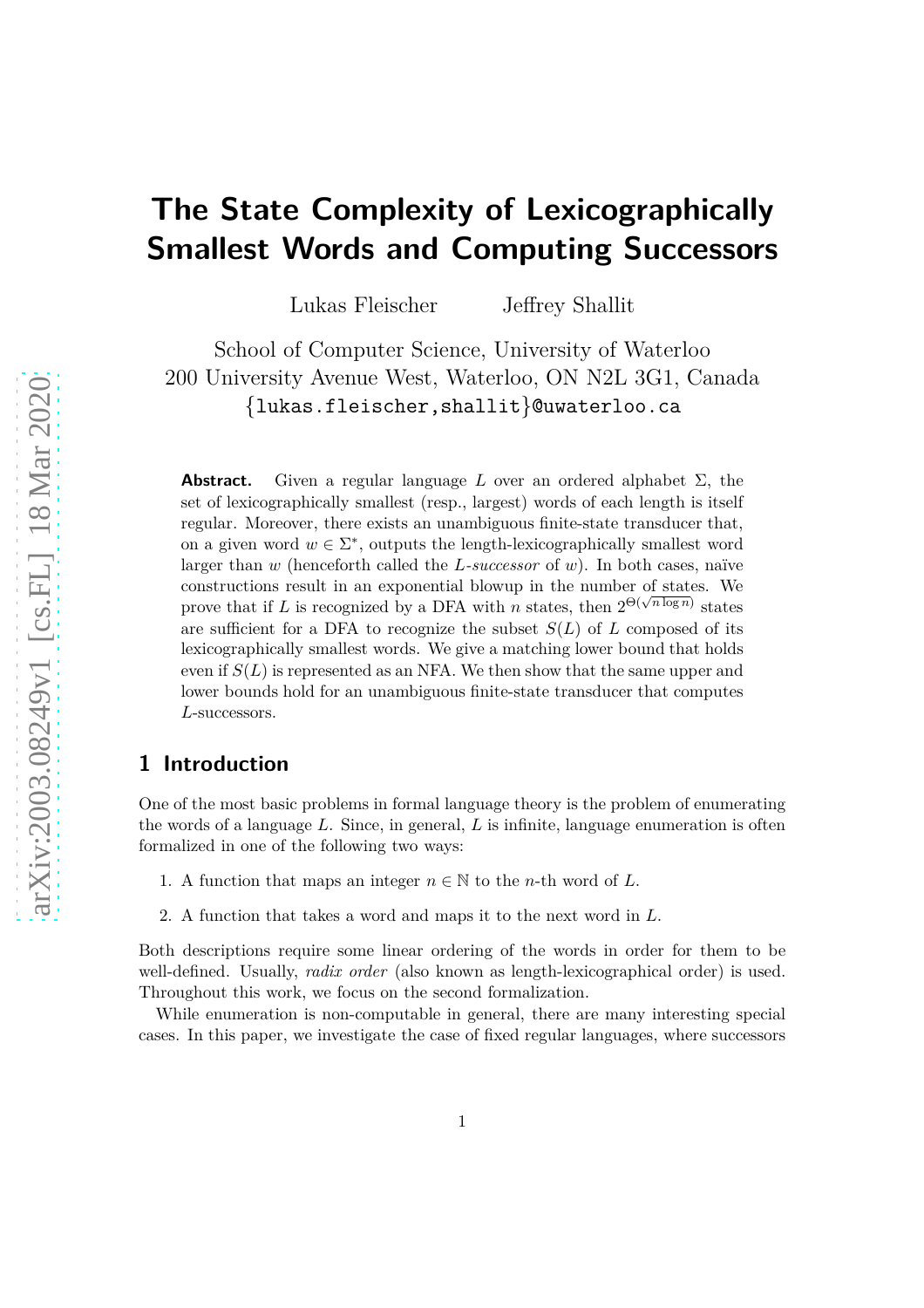can be computed in linear time [\[1,](#page-12-0) [2,](#page-12-1) [9\]](#page-12-2). Moreover, Frougny [\[7\]](#page-12-3) showed that for every regular language *L*, the mapping of words to their successors in *L* can be realized by a finite-state transducer. Later, Angrand and Sakarovitch refined this result [\[3\]](#page-12-4), showing that the successor function of any regular language is a finite union of functions computed by sequential transducers that operate from right to left. However, to the best of our knowledge, no upper bound on the size of smallest transducer computing the successor function was known.

In this work, we consider transducers operating from left to right, and prove that the optimal upper bound for the size of transducers computing successors in *L* is in  $2^{\Theta(\sqrt{n \log n})}$ , where *n* is the size of the smallest DFA for *L*.

The construction used to prove the upper bound relies heavily on another closely related result. Many years before Frougny published her proof, it had already been shown that if *L* is a regular language, the set of all lexicographically smallest (resp., largest) words of each length is itself regular; see, e.g., [\[11,](#page-13-0) [12\]](#page-13-1). This fact is used both in [\[3\]](#page-12-4) and in our construction. In [\[12\]](#page-13-1), it was shown that if *L* is recognized by a DFA with *n* states, then the set of all lexicographically smallest words is recognized by a DFA with  $2^{n^2}$  states. While it is easy to improve this upper bound to  $n2^n$ , the exact state complexity of this operation remained open. We prove that  $2^{\Theta(\sqrt{n \log n})}$  states are sufficient and that this upper bound is optimal. We also prove that nondeterminism does not help with recognizing lexicographically smallest words, i.e., the corresponding lower bound still holds if the constructed automaton is allowed to be nondeterministic.

The key component to our results is a careful investigation of the structure of lexicographically smallest words. This is broken down into a series of technical lemmas in Section [3,](#page-3-0) which are interesting in their own right. Some of the other techniques are similar to those already found in [\[3\]](#page-12-4), but need to be carried out more carefully to achieve the desired upper bound.

For some related results, see [\[5,](#page-12-5) [10\]](#page-13-2).

## **2 Preliminaries**

We assume familiarity with basic concepts of formal language theory and automata theory; see [\[8,](#page-12-6) [13\]](#page-13-3) for a comprehensive introduction. Below, we introduce concepts and notation specific to this work.

**Ordered Words and Languages.** Let  $\Sigma$  be a finite ordered alphabet. Throughout the paper, we consider words ordered by *radix order*, which is defined by *u < v* if either  $|u| < |v|$  or there exist factorizations  $u = xay$ ,  $v = xbz$  with  $|y| = |z|$  and  $a, b \in \Sigma$  such that  $a < b$ . We write  $u \leq v$  if  $u = v$  or  $u < v$ . In this case, the word *u* is *smaller* than *v* and the word *v* is *larger* than *u*.

For a language  $L \subseteq \Sigma^*$  and two words  $u, v \in \Sigma^*$ , we say that *v* is the *L*-successor of *u* if  $v \in L$  and  $w \notin L$  for all  $w \in \Sigma^*$  with  $u < w < v$ . Similarly, *u* is the *L*-predecessor of *v* if  $u \in L$  and  $w \notin L$  for all  $w \in \Sigma^*$  with  $u < w < v$ . A word is *L-minimal* if it has no *L*-predecessor. A word is *L-maximal* if it has no *L*-successor. Note that every nonempty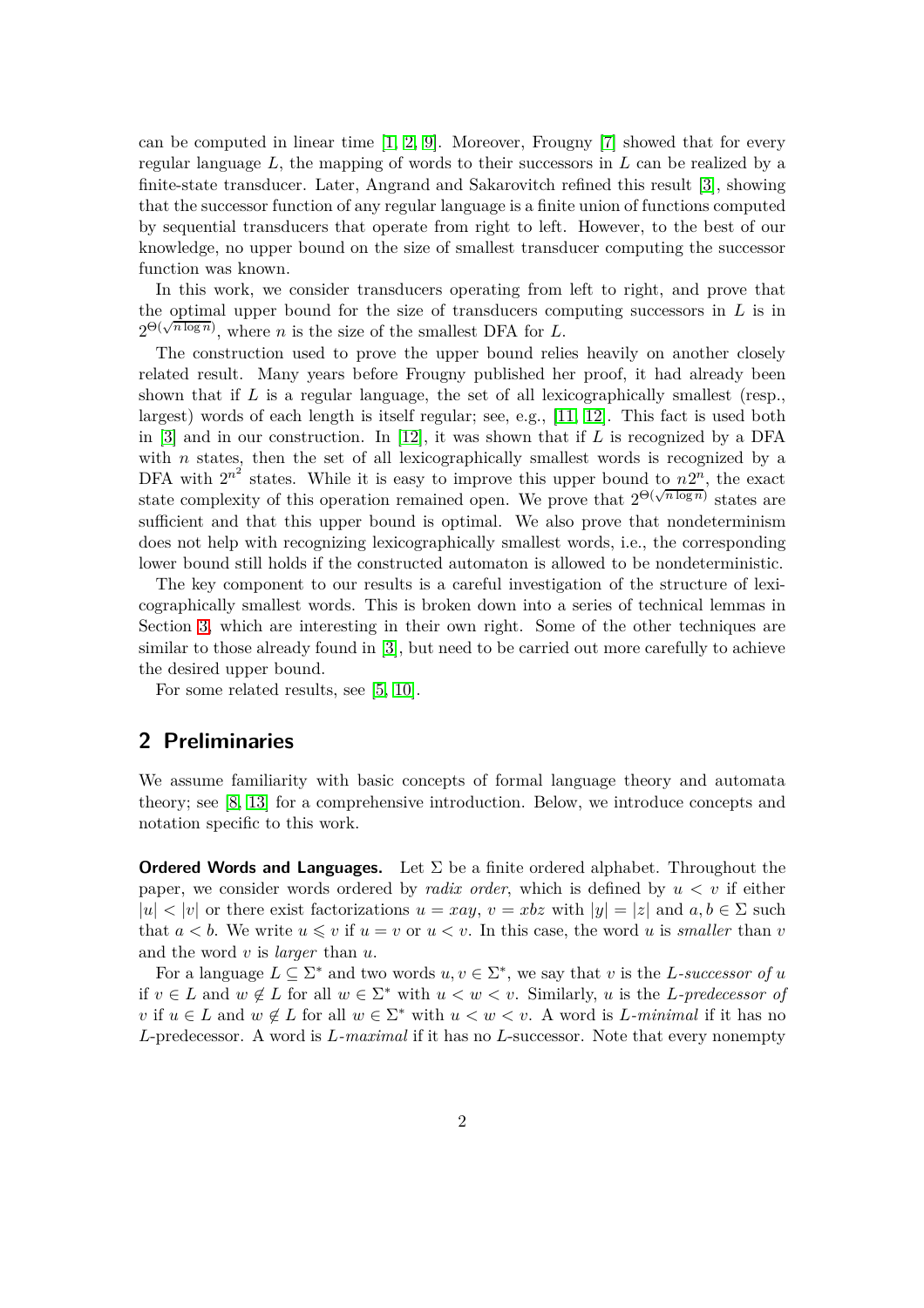language contains exactly one *L*-minimal word. It contains a (unique) *L*-maximal word if and only if *L* is finite. A word  $u \in \Sigma^*$  is *L*-length-preserving if it is not *L*-maximal and the *L*-successor of *u* has length  $|u|$ . Words that are not *L*-length-preserving are called *L-length-increasing*. Note that by definition, an *L*-maximal word is always *L*-lengthincreasing. For convenience, we sometimes use the terms *successor* (resp., *predecessor*) instead of  $\Sigma^*$ -successor (resp.,  $\Sigma^*$ -predecessor).

For a given language  $L \subseteq \Sigma^*$ , the set of all smallest words of each length in L is denoted by  $S(L)$ . It is formally defined as follows:

$$
S(L) = \{ u \in L \mid \forall v \in L \colon v < u \implies |v| < |u| \}
$$

Similarly, we define  $B(L)$  to be the set of all *L*-length-increasing words:

$$
B(L) = \{ u \in L \mid \forall v \in L \colon v > u \implies |v| > |u| \}.
$$

A language  $L \subseteq \Sigma^*$  is *thin* if it contains at most one word of each length, i.e.,  $|L \cap \Sigma^n|$  $\{0,1\}$  for all  $n \geq 1$ . It is easy to see that for every language  $L \subseteq \Sigma^*$ , the languages  $S(L)$ and  $B(L)$  are thin.

**Finite Automata and Transducers.** A *nondeterministic finite automaton* (NFA for short) is a 5-tuple  $(Q, \Sigma, \cdot, q_0, F)$  where  $Q$  is a finite set of *states*,  $\Sigma$  is a finite alphabet,  $q_0 \in Q$  is the *initial state*,  $F \subseteq Q$  is the set of *accepting states* and  $\cdot: Q \times \Sigma \to 2^Q$  is the *transition function*. We usually use the notation  $q \cdot a$  instead of  $\cdot (q, a)$ , and we extend the transition function to  $2^Q \times \Sigma^*$  by letting  $X \cdot \varepsilon = X$  and  $X \cdot wa = \bigcup_{q \in X} \cdot w q \cdot a$  for all  $X \subseteq Q$ ,  $w \in \Sigma^*$ , and  $a \in \Sigma$ . For a state  $q \in Q$  and a word  $w \in \Sigma^*$ , we also use the notation  $q \cdot w$  instead of  $\{q\} \cdot w$  for convenience. A word  $w \in \Sigma^*$  is *accepted* by the NFA if  $q_0 \cdot w \cap F \neq \emptyset$ . We sometimes use the notation  $p \stackrel{a}{\rightarrow} q$  to indicate that  $q \in p \cdot a$ . An NFA is *unambiguous* if for every input, there exists at most one accepting run. Unambiguous NFA are also called unambiguous finite state automata (UFA). A *deterministic finite automaton* (DFA for short) is an NFA  $(Q, \Sigma, \cdot, q_0, F)$  with  $|q \cdot a| = 1$  for all  $q \in Q$  and  $a \in \Sigma$ . Since this implies  $|q \cdot w| = 1$  for all  $w \in \Sigma^*$ , we sometimes identify the singleton  $q \cdot w$  with the only element it contains.

A *finite-state transducer* is a nondeterministic finite automaton that additionally produces some output that depends on the current state, the current letter and the successor state. For each transition, we allow both the input and the output letter to be empty. Formally, it is a 6-tuple (*Q,* Σ*,* Γ*,* · *, q*0*, F*) where *Q* is a finite set of states, Σ and Γ are finite alphabets,  $q_0 \in Q$  is the initial state and  $F \subseteq Q$  is the set of accepting states, and  $\cdot: Q \times (\Sigma \cup \{\varepsilon\}) \to 2^{Q \times (\Gamma \cup \{\varepsilon\})}$  is the *transition function*. One can extend this transition function to the product  $2^Q \times \Sigma^*$ . To this end, we first define the *ε-closure* of a set  $T \subseteq Q \times \Sigma^*$  as the smallest superset *C* of *T* with  $\{(q \cdot \varepsilon, w) \mid (q, w) \in C\} \subseteq C$ . We then define  $X \cdot \varepsilon$  to be the  $\varepsilon$ -closure of  $\{(q, \varepsilon) \mid q \in X\}$  and  $X \cdot wa$  to be the  $\varepsilon$ -closure of  $\{(q',\overline{u}) \mid (q,\overline{u}) \in X \cdot \overline{w}, (q',\overline{b}) \in q \cdot \overline{a}\}$  for all  $X \subseteq Q, w \in \Sigma^*$  and  $\overline{a} \in \Sigma$ . We sometimes use the notation  $p \xrightarrow{a|b} q$  to indicate that  $(q, b) \in p \cdot a$ . A finite-state transducer is *unambiguous* if, for every input, there exists at most one accepting run.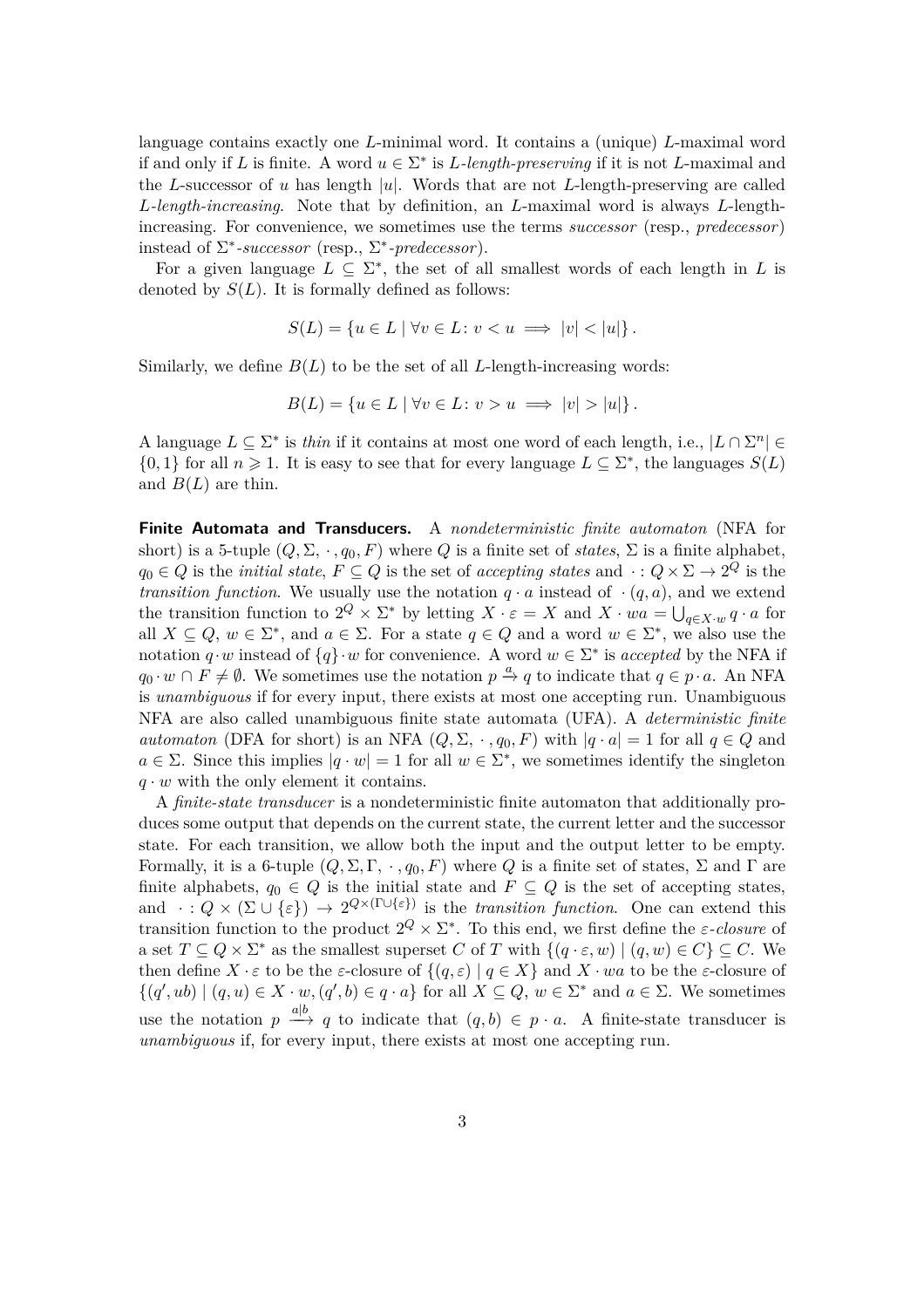## <span id="page-3-0"></span>**3 The State Complexity of** *S*(*L*)

It is known that if *L* is a regular language, then both  $S(L)$  and  $B(L)$  are also regular [\[11,](#page-13-0) [12\]](#page-13-1). In this section, we investigate the state complexity of the operations  $L \mapsto S(L)$  and  $L \mapsto B(L)$  for regular languages. Since the operations are symmetric, we focus on the former. To this end, we first prove some technical lemmas. The first lemma is a simple observation that helps us investigate the structure of words in *S*(*L*).

<span id="page-3-5"></span>**Lemma 1.** Let  $x, u, y, v, z \in \Sigma^*$  with  $|u| = |v|$ . Then  $xuuyz < xuyvz$  or  $xyvz < xuyvz$  $or xuuyz = xuyvz = xyvvz.$ 

*Proof.* Note that *uy* and *yv* are words of the same length. If *uy < yv*, then *xuuyz < xuyvz*. Similarly,  $uy > yv$  immediately yields  $xuyvz > xyvyz$ . The last case is  $uy = yv$ , which implies  $xuuyz = xuyvz = xyvyz$ .  $\Box$ 

Using this observation, we can generalize a well-known factorization technique for regular languages to minimal words. For a DFA with state set  $Q$ , a state  $q \in Q$  and a word  $w = a_1 \cdots a_n \in \Sigma^*$ , we define

$$
\mathrm{tr}(q,w)=(q,q\cdot a_1,\ldots,q\cdot a_1\cdots a_n)
$$

to be the sequence of all states that are visited when starting in state *q* and following the transitions labeled by the letters from *w*.

**Lemma 2.** Let A be a DFA over  $\Sigma$  with *n* states and with initial state  $q_0$ . Then for every word  $w \in \Sigma^*$ , there exists a factorization  $w = u_1v_1^{i_1} \cdots u_kv_k^{i_k}$  with  $u_1, v_1, \ldots, u_k, v_k \in \Sigma^*$ *and*  $i_1, \ldots, i_k \geq 1$  *such that, for all*  $j \in \{1, \ldots, k\}$ *, the following hold:* 

- <span id="page-3-7"></span><span id="page-3-4"></span>(a)  $q_0 \cdot u_1 v_1^{i_1} \cdots u_{j-1} v_{j-1}^{i_{j-1}} u_j = q_0 \cdot u_1 v_1^{i_1} \cdots u_{j-1} v_{j-1}^{i_{j-1}} u_j v_j,$
- <span id="page-3-6"></span>*(b)*  $|u_j v_j| \leq n$ *, and*
- (c)  $v_j$  *is not a prefix of*  $u_{j+1}v_{j+1}^{i_{j+1}}\cdots u_kv_k^{i_k}$ .

<span id="page-3-2"></span>*Additionally, if*  $w \in S(L(\mathcal{A}))$ *, this factorization can be chosen such that* 

- <span id="page-3-3"></span>*(d) the lengths*  $|v_i|$  *are pairwise disjoint (i.e.,*  $|\{|v_1|, \ldots, |v_k|\}| = k$ *) and*
- *(e)* there exists at most one  $j \in \{1, \ldots, k\}$  with  $i_j > n$ .

<span id="page-3-1"></span>*Proof.* To construct the desired factorization, initialize  $j := 1$  and  $q := q_0$  and follow these steps:

- 1. If  $w = \varepsilon$ , we are done. If  $w \neq \varepsilon$  and the states in  $tr(q, w)$  are pairwise distinct, let  $u_j = w$  and  $v_j = \varepsilon$  and we are done. Otherwise, factorize  $w = xy$  with |*x*| minimal such that  $tr(q_0, x)$  contains exactly one state twice, i.e., |x| distinct states in total.
- 2. Choose the unique factorization  $x = uv$  such that  $q \cdot u = q \cdot uv$  and  $v \neq \varepsilon$ .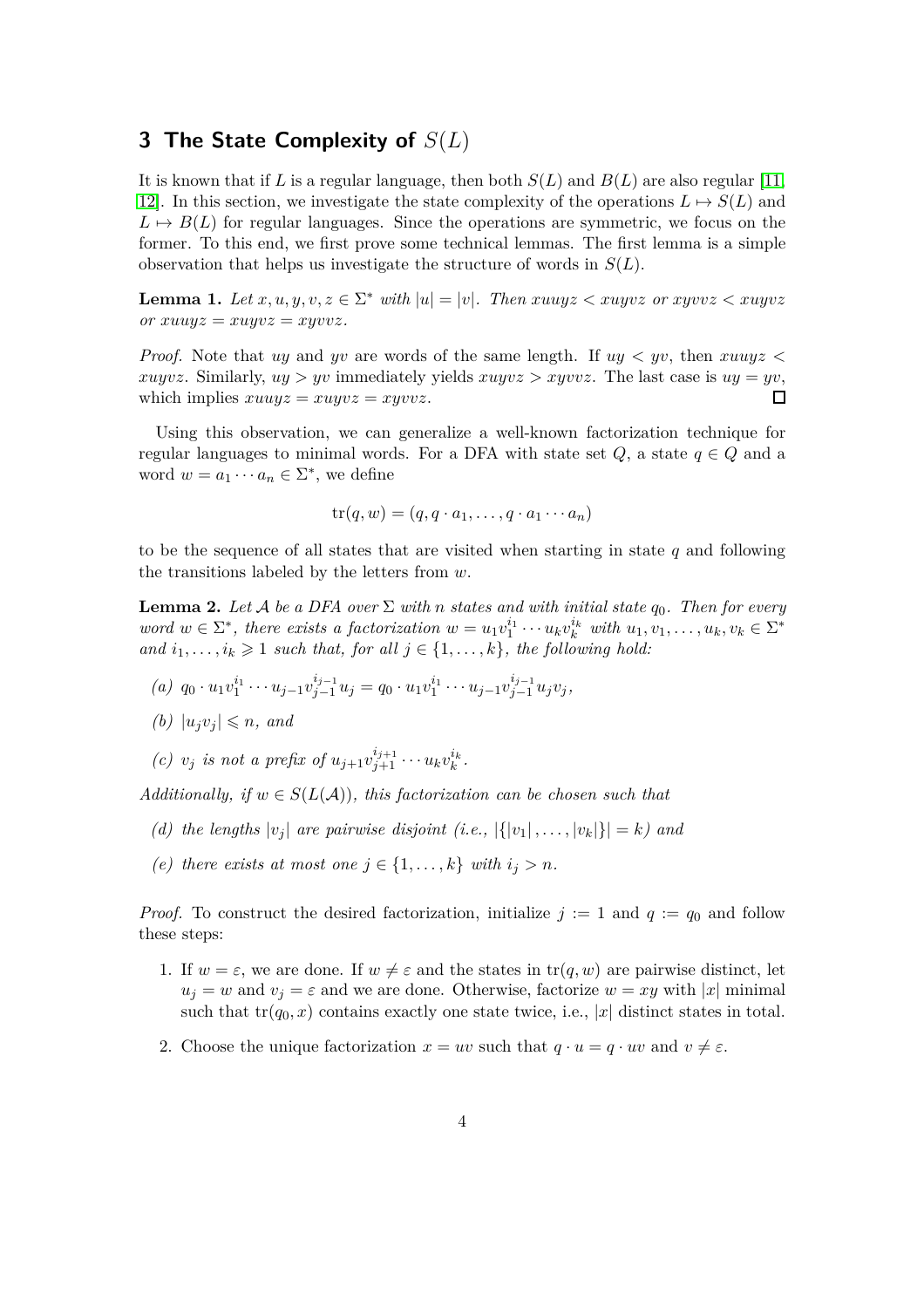- 3. Let  $q := q \cdot x$  and  $w := y$ .
- 4. If  $j > 1$  and  $u = \varepsilon$  and  $v = v_{j-1}$ , increment  $i_{j-1}$  and go back to step [1.](#page-3-1) Otherwise, let  $u_j := u$ ,  $v_j := v$  and  $j := j + 1$ ; then go back to step [1.](#page-3-1)

This factorization satisfies the first three properties by construction. It remains to show that if  $w \in S(L(\mathcal{A}))$ , then Properties [\(d\)](#page-3-2) and [\(e\)](#page-3-3) are satisfied as well.

Let us begin with Property [\(d\).](#page-3-2) For the sake of contradiction, assume that there exist two indices a, b with  $a < b$  and  $|v_a| = |v_b|$ . Note that by construction,  $v_a$  and  $v_b$  must be nonempty. Moreover, by Property [\(a\),](#page-3-4) the words

$$
w' := u_1 v_1^{i_1} \cdots u_a v_a^{i_a+1} \cdots u_b v_b^{i_b-1} \cdots u_k v_k^{i_k}
$$
 and  

$$
w'' := u_1 v_1^{i_1} \cdots u_a v_a^{i_a-1} \cdots u_b v_b^{i_b+1} \cdots u_k v_k^{i_k}
$$

both belong to  $L(\mathcal{A})$ . However, since  $w \in S(L(\mathcal{A}))$ , neither w' nor w'' can be strictly smaller than *w*. Using Lemma [1,](#page-3-5) we obtain that  $w' = w$ . This contradicts Property [\(c\).](#page-3-6)

Property [\(e\)](#page-3-3) can be proved by using the same argument: Assume that there exist indices *a, b* with  $a < b$  and  $i_a$ ,  $i_b > n$ . The words  $v_a^{|v_b|}$  and  $v_b^{|v_a|}$  have the same lengths. We define

$$
w' := u_1 v_1^{i_1} \cdots u_a v_a^{i_a + |v_b|} \cdots u_b v_b^{i_b - |v_a|} \cdots u_k v_k^{i_k},
$$
  

$$
w'' := u_1 v_1^{i_1} \cdots u_a v_a^{i_a - |v_b|} \cdots u_b v_b^{i_b + |v_a|} \cdots u_k v_k^{i_k},
$$

and obtain  $w = w'$ , which is a contradiction as above.

The existence of such a factorization almost immediately yields our next technical ingredient.

 $\Box$ 

<span id="page-4-0"></span>**Lemma 3.** Let A be a DFA with  $n \geq 3$  states. Let  $q_0$  be the initial state of A and let  $w \in S(L(\mathcal{A}))$ *. Then there exists a factorization*  $w = xy^i z$  with  $i \in \mathbb{N}$ ,  $|xz| \leqslant n^3$  and  $|y| \le n$  *such that*  $q_0 \cdot xy = q_0 \cdot x$ *. In particular,*  $xy^*z \subseteq L(\mathcal{A})$ *.* 

*Proof.* Let  $w = u_1 v_1^{i_1} \cdots u_k v_k^{i_k}$  be a factorization that satisfies all properties in the state-ment of Lemma [2.](#page-3-3) Suppose first that all exponents  $i_j$  are at most *n*. Using Properties [\(b\)](#page-3-7) and [\(d\),](#page-3-2) we obtain  $k \leq n+1$  and the maximum length of *w* is achieved when all lengths  $\ell \in \{0, \ldots, n\}$  are present among the factors  $v_j$  and the corresponding  $u_j$  have lengths  $n - |v_i|$ . This yields

$$
|w| \leq \sum_{\ell=0}^{n} (n - \ell + n\ell) = n(n+1) + (n-1) \sum_{\ell=1}^{n} \ell = n^2 + n + \frac{(n-1)n(n+1)}{2} \leq n^3
$$

where the last inequality uses  $n \ge 3$ . Therefore, we may set  $x := w, y := \varepsilon$  and  $z := \varepsilon$ .

If not all exponents are at most *n*, by Property [\(e\),](#page-3-3) there exists a unique index *j* with  $i_j > n$ . In this case, let  $x := u_1 v_1^{i_1} \cdots u_{j-1} v_{j-1}^{i_{j-1}} u_j$ ,  $y := v_j$  and  $z := u_{j+1} v_{j+1}^{i_{j+1}} \cdots u_k v_k^{i_k}$ . The upper bound  $|xz| \leqslant n^3$  still follows by the argument above, and  $|y| \leqslant n$  is a direct consequence of Property [\(b\).](#page-3-7) Moreover,  $w \in L(\mathcal{A})$  and Property [\(a\)](#page-3-4) together imply that  $xy^*z \subseteq L(\mathcal{A}).$  $\Box$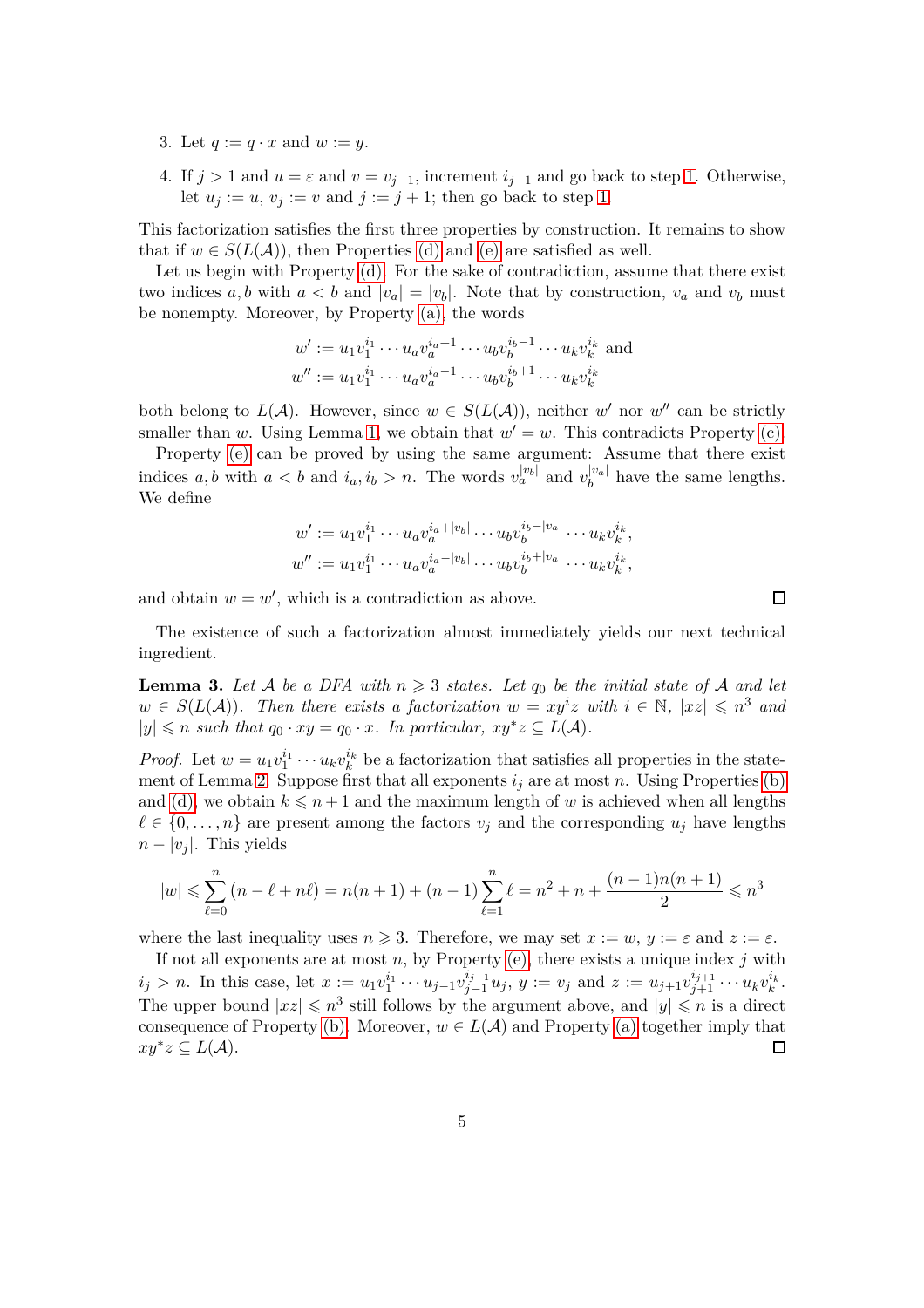For the next lemma, we need one more definition. Let  $A$  be a DFA with initial state *q*<sub>0</sub>. Two tuples  $(x, y, z)$  and  $(x', y', z')$  are *cycle-disjoint with respect to* A if the sets of states in  $tr(q_0 \cdot x, y)$  and  $tr(q_0 \cdot x', y')$  are either equal or disjoint.

<span id="page-5-1"></span>**Lemma 4.** Let A be a DFA with  $n \geq 3$  states and initial state  $q_0$ . Let  $(x, y, z)$  and  $(x', y', z')$  be tuples that are not cycle-disjoint with respect to A such that

$$
q_0 \cdot x = q_0 \cdot xy
$$
,  $q_0 \cdot x' = q_0 \cdot x'y'$ ,  $|xz|, |x'z'| \leq n^3$  and  $|y|, |y'| \leq n$ .

*Then either*  $xy^*z \cap S(L(\mathcal{A}))$  *or*  $x'(y')^*z' \cap S(L(\mathcal{A}))$  *only contains words of length at most*  $n^3 + n^2$ .

*Proof.* Since the tuples are not cycle-disjoint with respect to A, we can factorize  $y = uv$ and  $y' = u'v'$  such that  $q_0 \cdot xu = q_0 \cdot x'u'.$ 

Note that since  $q_0 \cdot xuv = q_0 \cdot x$ , the sets of states in  $\text{tr}(q_0 \cdot x, uv)$  and  $\text{tr}(q_0 \cdot xu, (vu)^i)$ coincide for all  $i \geqslant 1$ . By the same argument, the sets of states in  $tr(q_0 \cdot x', u'v')$  and  $tr(q_0 \cdot x'u', (v'u')^i)$  coincide for all  $i \geqslant 1$ .

If the powers  $(vu)^{|y'|}$  and  $(v'u')^{|y|}$  were equal, then the sets of states in  $tr(q_0 x u, (vu)^{|y'|})$ and  $tr(q_0 \cdot x' u', (v' u')^{|y|})$  coincide. By the previous observation, this would imply that the tuples  $(x, y, z)$  and  $(x', y', z')$  are cycle-disjoint, a contradiction. We conclude  $(vu)^{|y'|} \neq$  $(v'u')^{|y|}.$ 

By symmetry, we may assume that  $(vu)^{|y'|} < (v'u')^{|y|}$ . But then, for every word of the form  $x'(y')^i z' \in L(\mathcal{A})$  with  $i > |y|$ , there exists a strictly smaller word

$$
x'u'(vu)^{|y'|}(v'u')^{i-|y|-1}v'z'
$$

in  $L(\mathcal{A})$ . To see that this word indeed belongs to  $L(\mathcal{A})$ , note that  $q_0 \cdot x' u' v u = q_0 \cdot x u v u =$  $q_0 \cdot xu = q_0 \cdot x'u'$ . This means that all words in  $x'(y')^*z' \cap S(L)$  are of the form  $x'(y')^*z'$  $\Box$ with  $i \leqslant |y|$ .

The previous lemmas now allow us to replace any language *L* by another language that has a simple structure and approximates  $L$  with respect to  $S(L)$ .

**Lemma 5.** Let A be a DFA over  $\Sigma$  with  $n \geq 3$  states. Then there exist an integer  $k \leqslant$  $n^4 + n^3$  and tuples  $(x_1, y_1, z_1), \ldots, (x_k, y_k, z_k) \in (\Sigma^*)^3$  such that the following properties *hold:*

- <span id="page-5-2"></span> $(i)$   $S(L(\mathcal{A})) \subseteq \bigcup_{i=1}^{k} x_i y_i^* z_i \subseteq L(\mathcal{A}),$
- <span id="page-5-0"></span> $(iii)$   $|x_iz_i| \leq n^3 + n^2$  *for all*  $i \in \{1, ..., k\}$ *, and*
- $(iii)$   $\sum_{\ell \in Y} \ell \leq n$  *where*  $Y = \{ |y_1|, \ldots, |y_k| \}.$

*Proof.* If we ignore the required upper bound  $k \leq n^4 + n^3$  and Property [\(iii\)](#page-5-0) for now, the statement follows immediately from Lemma [3](#page-4-0) and the fact that there are only finitely many different tuples  $(x, y, z)$  with  $|xz| \leqslant n^3$  and  $|y| \leqslant n$ . We start with such a finite set of tuples  $(x_1, y_1, z_1), \ldots, (x_k, y_k, z_k)$  and show that we can repeatedly eliminate tuples until at most  $n^4 + n^3$  cycle-disjoint tuples remain. The desired upper bound  $\sum_{\ell \in Y} \ell \leq n$ then follows automatically.

In each step of this elimination process, we handle one of the following cases: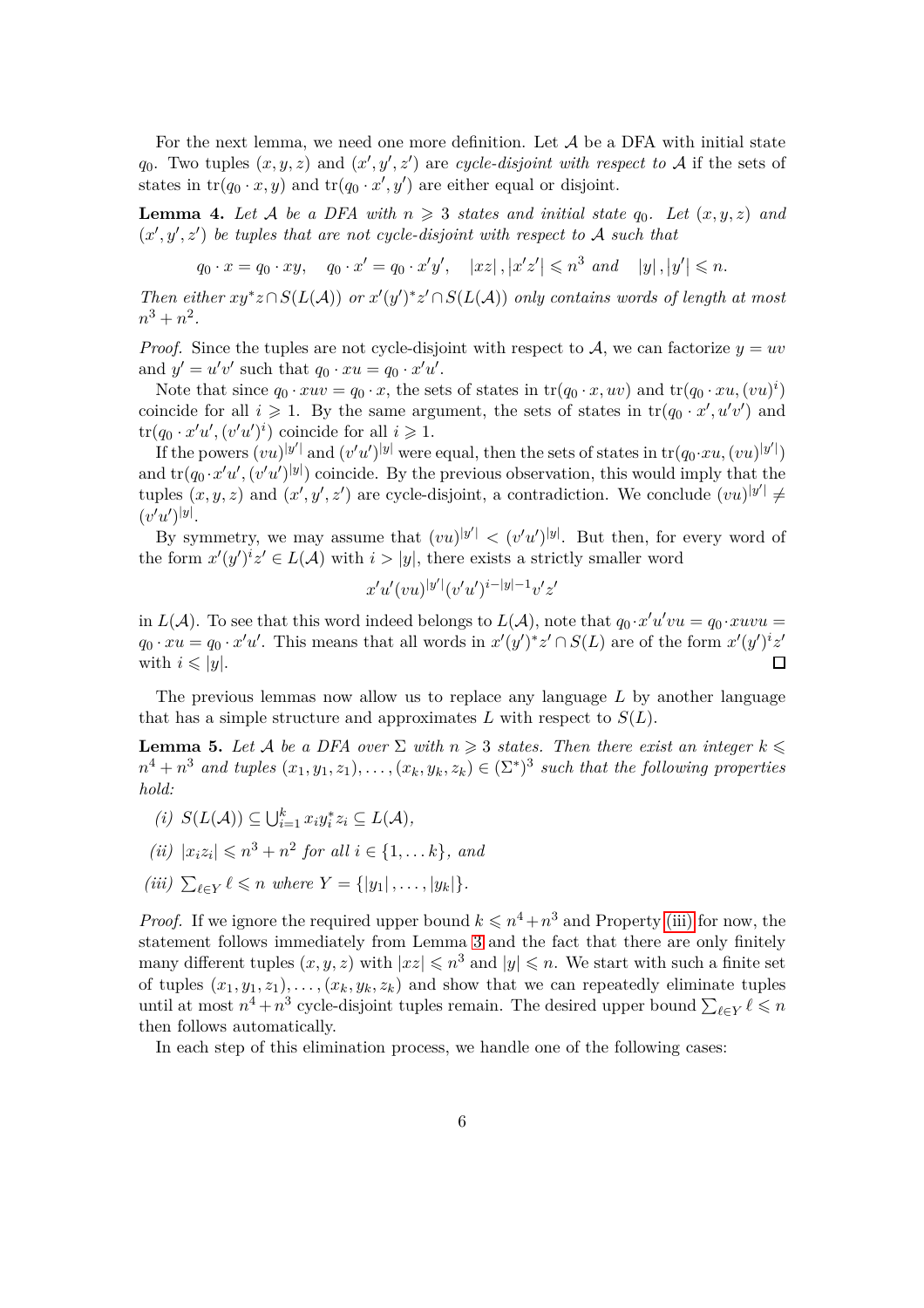- If there are two distinct tuples  $(x_i, y_i, z_i)$  and  $(x_j, y_j, z_j)$  with  $|x_i z_i| = |x_j z_j|$  and  $y_i = y_j$ , there are two possible scenarios. If  $x_i z_i \leq x_j z_j$ , then for every word in  $x_j y_j^* z_j$  there exists a smaller word in  $x_i y_i^* z_i$  and we can remove  $(x_j, y_j, z_j)$  from the set of tuples. By the same argument, we can remove the tuple  $(x_i, y_i, z_i)$  if  $y_i = y_j$ and  $x_i z_i > x_j z_j$ .
- Now consider the case that there are two distinct tuples  $(x_i, y_i, z_i)$  and  $(x_j, y_j, z_j)$ with  $|x_i z_i| = |x_j z_j|$  and  $|y_i| = |y_j|$  but  $y_i \neq y_j$ . We first check whether  $x_i z_i < x_j z_j$ . If true, we add the tuple  $(x_i, \varepsilon, z_i)$ , otherwise we add  $(x_j, \varepsilon, z_j)$ . If  $x_i y_i < x_j y_j$ , we know that each word in  $x_j y_j^+ z_j$  has a smaller word in  $x_i y_i^+ z_j$ , and we remove the tuple  $(x_j, y_j, z_j)$ . Otherwise, we can remove  $(x_i, y_i, z_i)$  by the same argument.
- The last case is that there exist two tuples  $(x_i, y_i, z_i)$  and  $(x_j, y_j, z_j)$  that are not cycle-disjoint. By Lemma [4,](#page-5-1) we can remove at least one of these tuples and replace it by multiple tuples of the form  $(x, \varepsilon, z)$ . Note that the newly introduced tuples might be of the form  $(x, \varepsilon, z)$  with  $|xz| > n^3$  but Lemma [4](#page-5-1) asserts that they still satisfy  $|xz| \leqslant n^3 + n^2$ .

Note that we introduce new tuples of the form  $(x, \varepsilon, z)$  during this elimination process. These new tuples are readily eliminated using the first rule.

After iterating this elimination process, the remaining tuples are pairwise cycle-disjoint and the pairs  $(|x_i z_i|, |y_i|)$  assigned to these tuples  $(x_i, y_i, z_i)$  are pairwise disjoint. Properties [\(ii\)](#page-5-2) and [\(iii\)](#page-5-0) yield the desired upper bound on *k*.  $\Box$ 

**Remark 6.** *While S*(*L*) *can be approximated by a language of the simple form given in Lemma [5,](#page-5-0) the language S*(*L*) *itself does not necessarily have such a simple description. An example of a regular language L where S*(*L*) *does not have such a simple form is given in the proof of Theorem [9.](#page-7-0)*

The last step is to investigate languages *L* of the simple structure described in the previous lemma and show how to construct a small DFA for *S*(*L*).

<span id="page-6-0"></span>**Lemma 7.** Let  $n \in \mathbb{N}$ . Let  $L = \bigcup_{i=1}^{k} x_i y_i^* z_i$  with  $k \leqslant n^4 + n^3$  and  $|x_i z_i| \leqslant n^3 + n^2$  for  $all \ i \in \{1, \ldots k\} \ and \ \sum_{\ell \in Y} \ell \leqslant n \ where \ Y = \{|y_1|, \ldots, |y_k|\}.$  Then  $S(L)$  is recognized by *a DFA with*  $2^{\mathcal{O}(\sqrt{n \log n})}$  *states.* 

*Proof.* We describe how to construct a DFA of the desired size that recognizes the language  $S(L)$ . This DFA is the product automaton of multiple components.

In one component (henceforth called the *counter component*), we keep track of the length of the processed input as long as at most  $n^3 + n^2$  letters have been consumed. If more than  $n^3 + n^2$  letters have been consumed, we only keep track of the length of the processed input modulo all numbers  $|y_i|$  for  $i \in \{1, ..., k\}$ .

For each  $i \in \{1, \ldots k\}$ , there is an additional component (henceforth called the *i*-th *activity component*). In this component, we keep track of whether the currently processed prefix *u* of the input is a prefix of a word in  $x_i y_i^*$ , whether *u* is a prefix of a word in  $x_i y_i^* z_i$  and whether  $u \in x_i y_i^* z_i$ . Note that if some prefix of the input is not a prefix of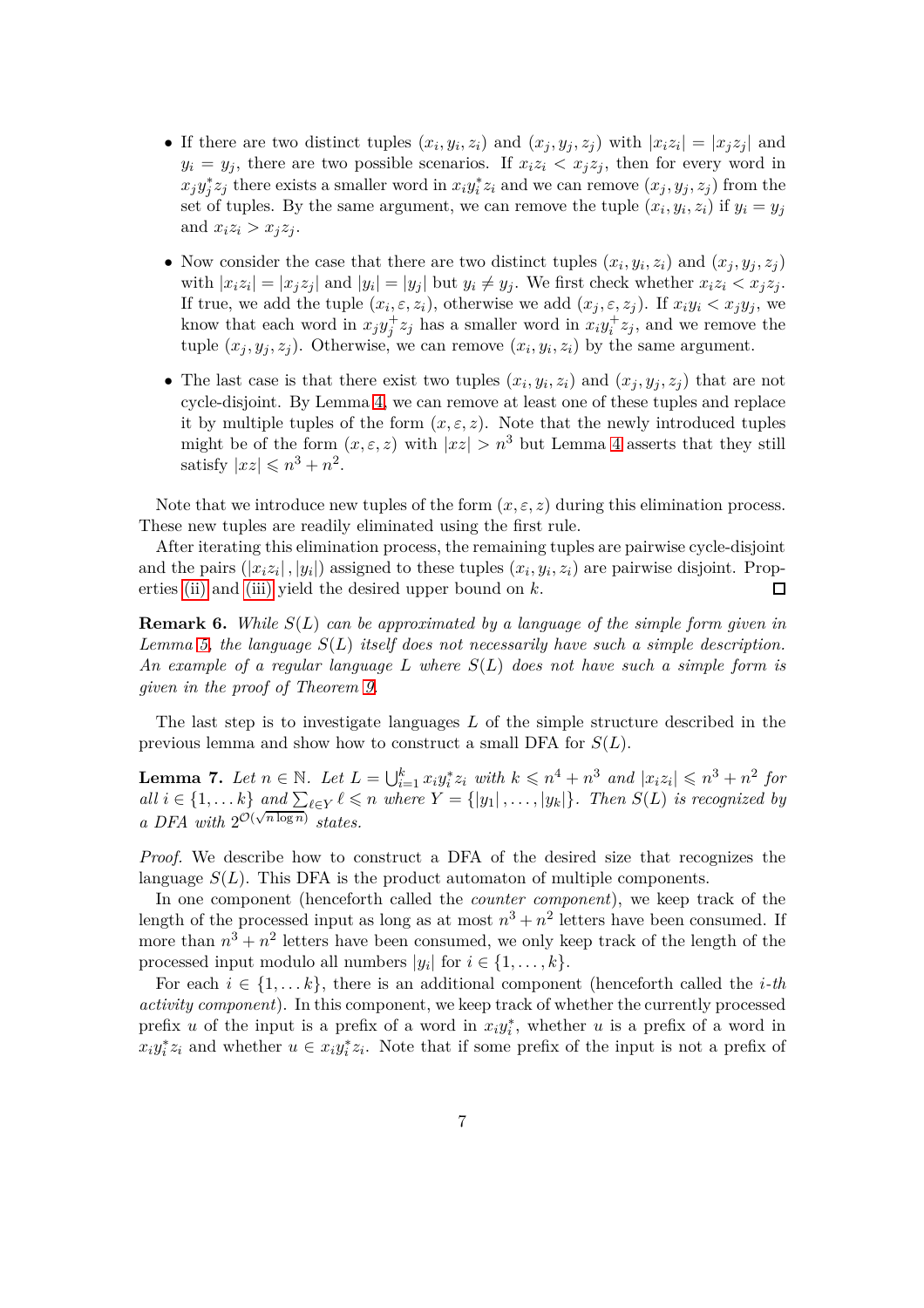a word in  $x_i y_i^* z_i$ , no longer prefix of the input can be a prefix of a word in  $x_i y_i^* z_i$ . The information stored in the counter component suffices to compute the possible letters of  $x_i y_i^* z_i$  allowed to be read in each step to maintain the prefix invariants.

It remains to describe how to determine whether a state is final. To this end, we use the following procedure. First, we determine which sets of the form  $x_i y_i^* z_i$  the input word leading to the considered state belongs to. These languages are called the *active languages* of the state. They can be obtained from the activity components of the state. If there are no active languages, the state is immediately marked as not final. If the length of the input word *w* leading to the considered state is  $n^3 + n^2$  or less, we can obtain |*w*| from the counter component and reconstruct *w* from the set of active languages. If the length of the input is larger than  $n^3 + n^2$ , we cannot fully recover the input from the information stored in the state. However, we can determine the shortest word *w* with  $|w| > n^3 + n^2$  such that  $|w|$  is consistent with the length information stored in the counter component and *w* itself is consistent with the set of active languages. In either case, we then compute the set *A* of all words of length |*w*| that belong to any (possibly not active) language  $x_i y_i^* z_i$  with  $1 \leq i \leq k$ . If *w* is the smallest word in *A*, the state is final, otherwise it is not final.

The desired upper bound on the number of states follows from known estimates on the least common multiple of a set of natural numbers with a given sum; see e.g., [\[6\]](#page-12-7).  $\Box$ 

We can now combine the previous lemmas to obtain an upper bound on the state complexity of *S*(*L*).

<span id="page-7-1"></span>**Theorem 8.** *Let L be a regular language that is recognized by a DFA with n states. Then*  $S(L)$  *is recognized by a DFA with*  $2^{\mathcal{O}(\sqrt{n \log n})}$  *states.* 

*Proof.* By Lemma [5,](#page-5-0) we know that there exists a language L' of the form described in the statement of Lemma [7](#page-6-0) with  $S(L) \subseteq L' \subseteq L$ . Since  $L' \subseteq L$  implies  $S(L') \subseteq S(L)$  and since  $S(S(L)) = S(L)$ , this also means that  $S(L') = S(L)$ . Lemma [7](#page-6-0) now shows that there exists a DFA of the desired size.  $\Box$ 

To show that the result is optimal, we provide a matching lower bound.

<span id="page-7-0"></span>**Theorem 9.** *There exists a family of DFA*  $(A_n)_{n \in \mathbb{N}}$  *over a binary alphabet such that*  $A_n$  *has n states and every NFA for*  $S(L(A_n))$  *has*  $2^{\Omega(\sqrt{n \log n})}$  *states.* 

*Proof.* For  $i \in \{1, \ldots k\}$ , let  $p_i$  be the *i*-th prime number and let  $p = p_1 \cdots p_k$ . We define a language

$$
L = 1^* \cup \bigcup_{1 \leq i \leq k} 1^i 0^{k-i+1} \left\{ 1, 1^2, \dots, 1^{p_i - 1} \right\} (1^{p_i})^*.
$$

It is easy to see that *L* is recognized by a DFA with  $k^2 + p_1 + \cdots + p_k$  states. We show that  $S(L)$  is not recognized by any NFA with less than  $p$  states. From known estimates on the prime numbers (e.g.,  $[4, \text{Sec. 2.7}])$ , this suffices to prove our claim.

Let  $A$  be a NFA for  $S(L)$  and assume, for the sake of contradiction, that  $A$  has less than *p* states. Note that since for each  $i \in \{1, ..., k\}$ , the integer *p* is a multiple of  $p_i$ , the language *L* does not contain any word of the form  $1^i0^{k-i+1}1^p$ . Therefore, the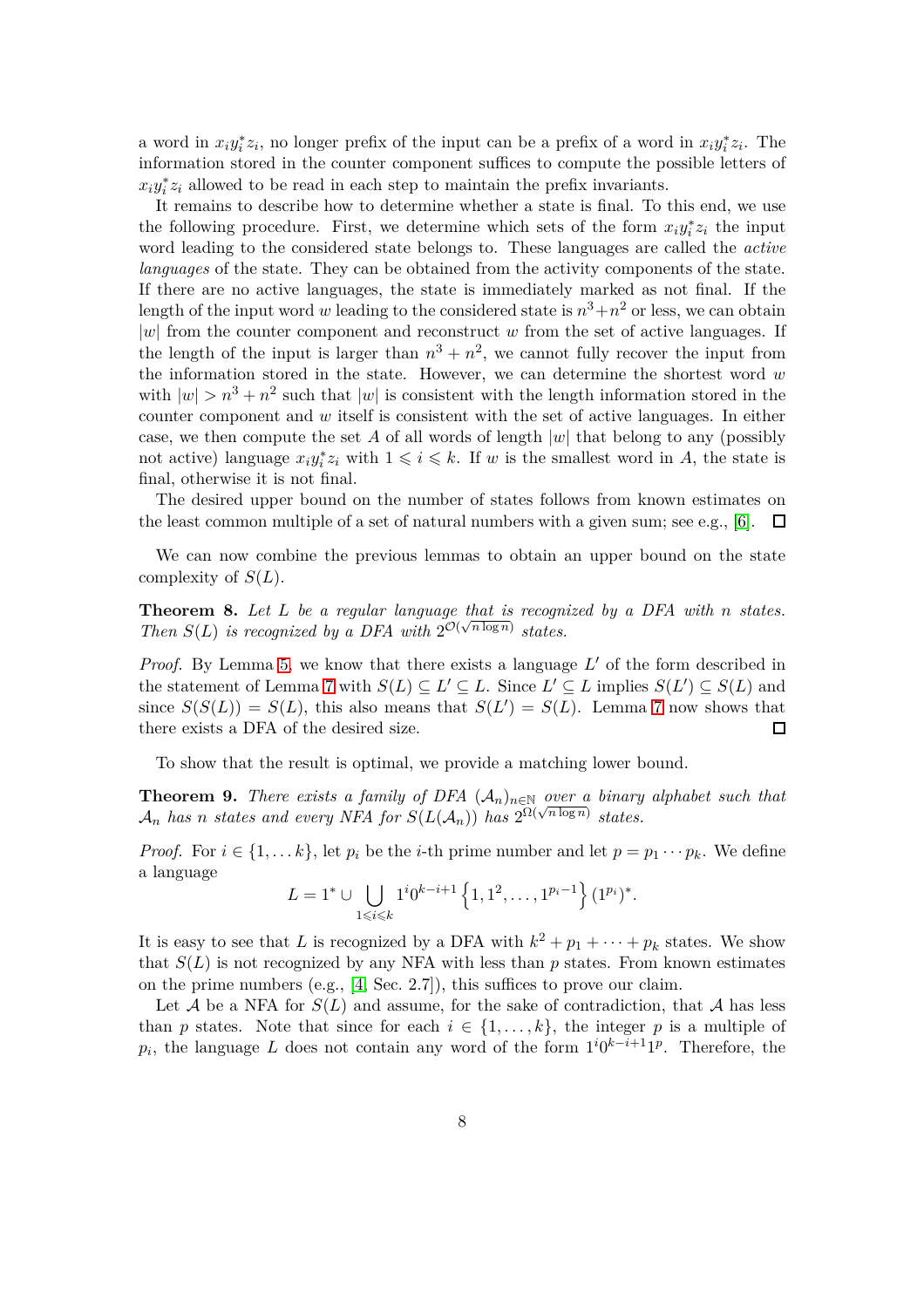word  $1^{k+1+p}$  belongs to  $S(L)$  and by assumption, an accepting path for this word in A must contain a loop of some length  $\ell \in \{1, \ldots, p-1\}$ . But then  $1^{k+1+p+\ell}$  is accepted by A, too. However, since  $1 \leq \ell \leq p$ , there exists some  $i \in \{1, \ldots, k\}$  such that  $p_i$  does not divide  $\ell$ . This means that  $p_i$  also does not divide  $p + \ell$ . Thus,  $1^i 0^{k-i+1} 1^{p+\ell} \in L$ , contradicting the fact that  $1^{k+1+p+\ell}$  belongs to  $S(L)$ .  $\Box$ 

Combining the previous two theorems, we obtain the following corollary.

**Corollary 10.** *Let L be a language that is recognized by a DFA with n states. Then, in*  $general, 2^{\Theta(\sqrt{n \log n})}$  states are necessary and sufficient for a DFA or NFA to recognize *S*(*L*)*.*

By reversing the alphabet ordering, we immediately obtain similar results for largest words.

**Corollary 11.** *Let L be a language that is recognized by a DFA with n states. Then, in general,*  $2^{\Theta(\sqrt{n \log n})}$  *states are necessary and sufficient for a DFA or NFA to recognize B*(*L*)*.*

### **4 The State Complexity of Computing Successors**

One approach to efficient enumeration of a regular language *L* is constructing a transducer that reads a word and outputs its *L*-successor [\[3,](#page-12-4) [7\]](#page-12-3). We consider transducers that operate from left to right. Since the output letter in each step might depend on letters that have not yet been read, this transducer needs to be nondeterministic. However, the construction can be made *unambiguous*, meaning that for any given input, at most one computation path is accepting and yields the desired output word. In this paper, we prove that, in general,  $2^{\Theta(\sqrt{n \log n})}$  states are necessary and sufficient for a transducer that performs this computation.

Our proof is split into two parts. First, we construct a transducer that only maps *L*-length-preserving words to their corresponding *L*-successors. All other words are rejected. This construction heavily relies on results from the previous section. Then we extend this transducer to *L*-length-increasing words by using a technique called *padding*. For the first part, we also need the following result.

<span id="page-8-0"></span>**Theorem 12.** Let  $L \subseteq \Sigma^*$  be a thin language that is recognized by a DFA with *n* states. *Then the languages*

$$
L_{\leq} = \{ v \in \Sigma^* \mid \exists u \in L : \ |u| = |v| \ and \ v \leq u \} \ and
$$
  

$$
L_{\geq} = \{ v \in \Sigma^* \mid \exists u \in L : \ |u| = |v| \ and \ v \geq u \}
$$

*are recognized by UFA with* 2*n states.*

*Proof.* Let  $\mathcal{A} = (Q, \Sigma, \cdot, q_0, F)$  be a DFA for *L* and let  $n = |Q|$ . We construct a UFA with 2*n* states for  $L_{\leq}$ . The statement for  $L_{\geq}$  follows by symmetry.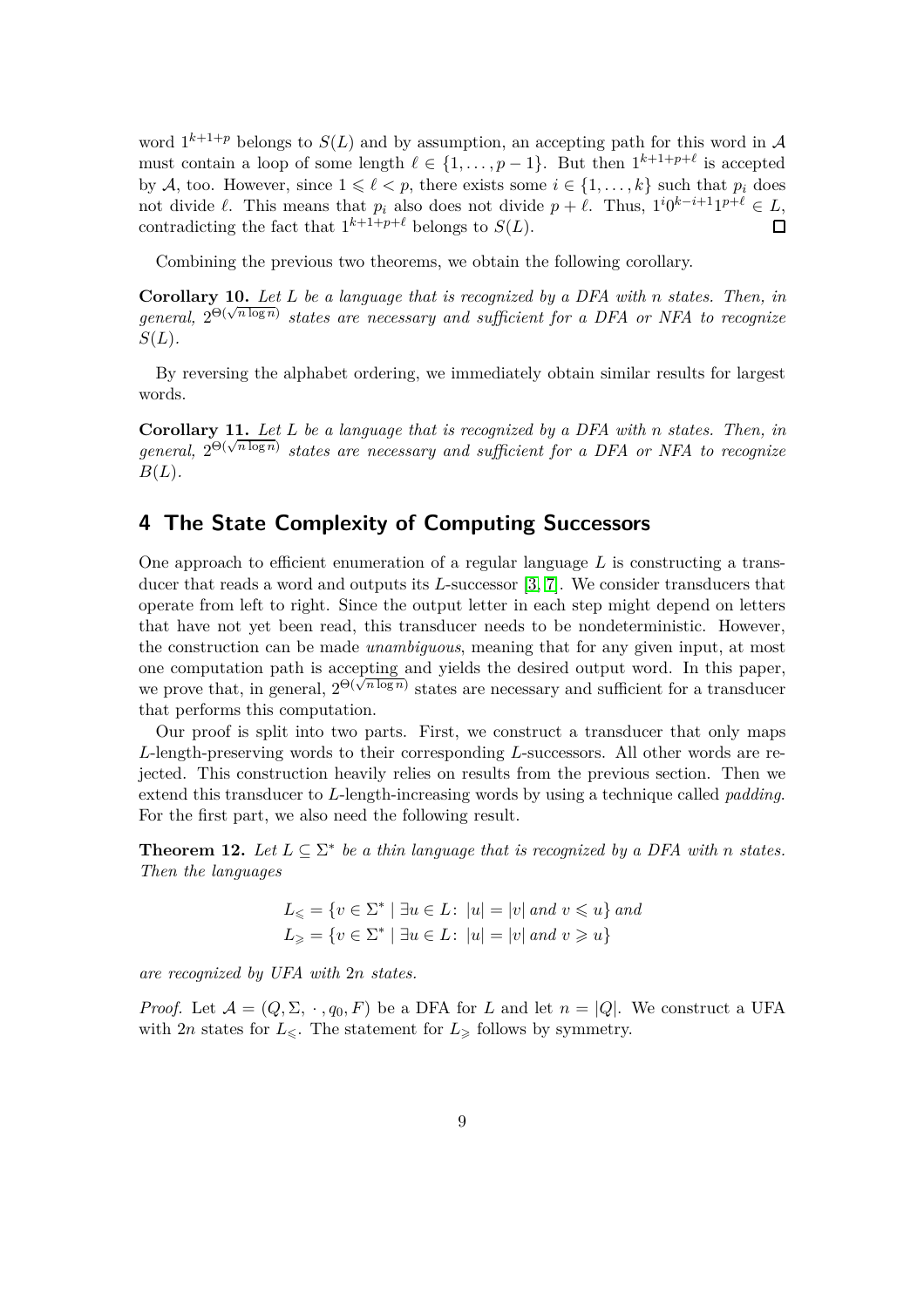The state set of the UFA is  $Q \times \{0,1\}$ , the initial state is  $(q_0, 0)$  and the set of final states is  $F \times \{0, 1\}$ . The transitions are

$$
(q,0) \xrightarrow{a} (q \cdot a, 0) \qquad \text{for all } q \in Q \text{ and } a \in \Sigma,
$$
  
\n
$$
(q,0) \xrightarrow{a} (q \cdot b, 1) \qquad \text{for all } q \in Q \text{ and } a, b \in \Sigma \text{ with } a < b,
$$
  
\n
$$
(q,1) \xrightarrow{a} (q \cdot b, 1) \qquad \text{for all } q \in Q \text{ and } a, b \in \Sigma.
$$

It is easy to verify that this automaton indeed recognizes  $L_{\leqslant}$ . To see that this automaton is unambiguous, consider an accepting run of a word *w* of length *ℓ*. Note that the sequence of first components of the states in this run yield an accepting path of length  $\ell$  in A. Since  $L(\mathcal{A})$  is thin, this path is unique. Therefore, the sequence of first components is uniquely defined. The second components are then uniquely defined, too: they are 0 up to the first position where *w* differs from the unique word of length *ℓ* in  $\Box$ *L*, and 1 afterwards.

For a language  $L \subseteq \Sigma^*$ , we denote by  $B_\geqslant(L)$  the language of all words from  $\Sigma^*$  such that there exists no strictly larger word of the same length in *L*. Combining Theorem [8](#page-7-1) and Theorem [12,](#page-8-0) the following corollary is immediate.

<span id="page-9-0"></span>**Corollary 13.** *Let L be a language that is recognized by a DFA with n states. Then there exists a UFA with*  $2^{\mathcal{O}(\sqrt{n \log n}})$  *states that recognizes the language*  $B_{\geqslant}(L)$ *.* 

For a language  $L \subseteq \Sigma^*$ , we define

$$
X(L) = \{ u \in \Sigma^* \mid \forall v \in L : \left| u \right| \neq \left| v \right| \}.
$$

If *L* is regular, it is easy to construct an NFA for the complement of  $X(L)$ , henceforth denoted as *X*(*L*). To this end, we take a DFA for *L* and replace the label of each transition with all letters from  $\Sigma$ . This NFA can also be viewed as an NFA over the unary alphabet  $\{\Sigma\}$ ; here,  $\Sigma$  is interpreted as a letter, not a set. It can be converted to a DFA for  $\overline{X(L)}$  by using Chrobak's efficient determinization procedure for unary NFA [\[6\]](#page-12-7). The resulting DFA can then be complemented to obtain a DFA for *X*(*L*):

<span id="page-9-1"></span>**Corollary 14.** *Let L be a language that is recognized by a DFA with n states. Then there exists a DFA with*  $2^{\mathcal{O}(\sqrt{n \log n})}$  *states that recognizes the language*  $X(L)$ *.* 

We now use the previous results to prove an upper bound on the size of a transducer performing a variant of the *L*-successor computation that only works for *L*-lengthpreserving words.

<span id="page-9-2"></span>**Theorem 15.** *Let L be a language that is recognized by a DFA with n states. Then there exists an unambiguous finite-state transducer with*  $2^{\mathcal{O}(\sqrt{n \log n})}$  *states that rejects all L-length-increasing words and maps every L-length-preserving word to its L-successor.*

*Proof.* Let  $\mathcal{A} = (Q, \Sigma, \cdot, q_0, F)$  be a DFA for *L* and let  $n = |Q|$ . For every  $q \in Q$ , we denote by  $A_q$  the DFA that is obtained by making q the new initial state of A. We use  $\mathcal{A}_q^S$  to denote DFA with  $2^{\mathcal{O}(\sqrt{n \log n})}$  states that recognizes the language  $S(L(\mathcal{A}_q))$ . These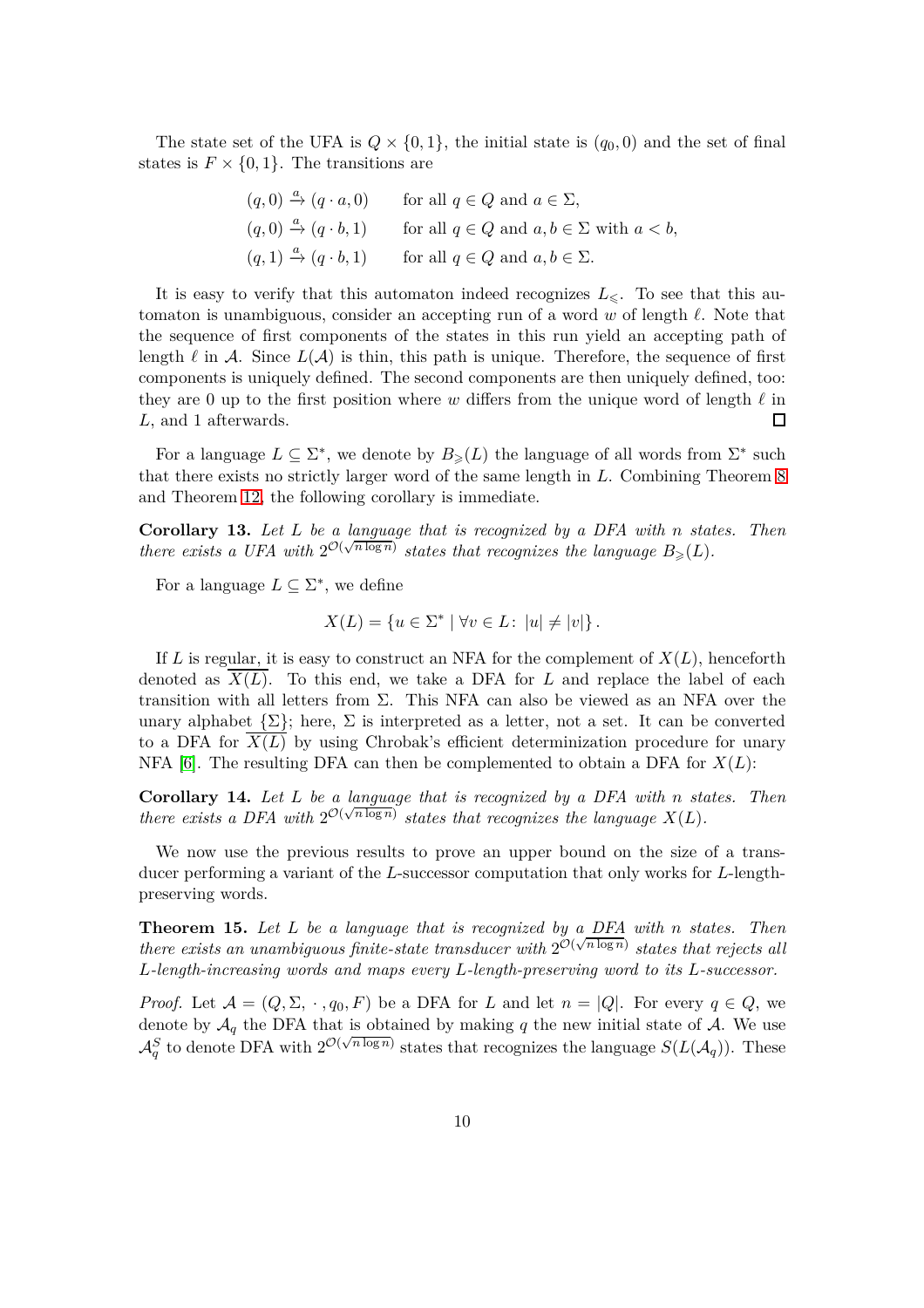DFA exist by Theorem [8.](#page-7-1) Moreover, by Corollary [13,](#page-9-0) there exist UFA with  $2^{\mathcal{O}(\sqrt{n \log n}})$ states that recognize the languages  $B_{\geqslant}(L(\mathcal{A}_q))$ . We denote these UFA by  $\mathcal{A}_q^B$ . Similarly, we use  $\mathcal{A}_q^X$  to denote DFA with  $2^{\mathcal{O}(\sqrt{n \log n})}$  states that recognize  $X(L(\mathcal{A}_q))$ . These DFA exist by Corollary [14.](#page-9-1)

In the finite-state transducer, we first simulate  $A$  on a prefix  $u$  of the input, copying the input letters in each step, i.e., producing the output *u*. At some position, after having read a prefix *u* leading up to the state  $q := q_0 \cdot u$ , we nondeterministically decide to output a letter *b* that is strictly larger than the current input letter *a*. From then on, we guess an output letter in each step and start simulating multiple automata in different components. In one component, we simulate  $\mathcal{A}_{q\cdot a}^B$  on the remaining input. In another component, we simulate  $\mathcal{A}_{q \cdot b}^S$  on the guessed output. In additional components, for each  $c \in \Sigma$  with  $a < c < b$ , we simulate  $\mathcal{A}_{q.c}^X$  on the input. The automata in all components must accept in order for the transducer to accept the input.

The automaton  $\mathcal{A}_{q,a}^B$  verifies that there is no word in *L* that starts with the prefix *ua*, has the same length as the input word and is strictly larger than the input word. The automaton  $\mathcal{A}_{q,b}^S$  verifies that there is no word in *L* that starts with the prefix *ub*, has the same length as the input word and is strictly smaller than the output word. It also certifies that the output word belongs to *L*. For each letter *c*, the automaton  $\mathcal{A}_{q.c}^X$ verifies that there is no word in *L* that starts with the prefix *uc* and has the same length as the input word.

Together, the components ensure that the guessed output is the unique successor of the input word, given that it is *L*-length-preserving. It is also clear that *L*-lengthincreasing words are rejected, since the  $\mathcal{A}_{q \cdot b}^S$ -component does not accept for any sequence of nondeterministic choices.  $\Box$ 

The construction given in the previous proof can be extended to also compute *L*successors of *L*-length-increasing words. However, this requires some quite technical adjustments to the transducer. Instead, we use a technique called *padding*. A very similar approach appears in [\[3,](#page-12-4) Prop. 5.1].

We call the smallest letter of an ordered alphabet  $\Sigma$  the *padding symbol* of  $\Sigma$ . A language  $L \subseteq \Sigma^*$  is  $\diamond$ -*padded* if  $\diamond$  is the padding symbol of  $\Sigma$  and  $L = \diamond^* K$  for some  $K \subseteq (\Sigma \setminus \{\diamond\})^*$ . The key property of padded languages is that all words prefixed by a sufficiently long block of padding symbols are *L*-length-preserving.

<span id="page-10-0"></span>**Lemma 16.** Let A be a DFA over  $\Sigma$  with *n* states such that  $L(\mathcal{A})$  is a  $\diamond$ -padded language. Let  $\Gamma = \Sigma \setminus \{\infty\}$  and let  $K = L(\mathcal{A}) \cap \Gamma^*$ . Let  $u \in \Gamma^*$  be a word that is not K-maximal. *Then the*  $L(A)$ *-successor of*  $\Diamond^n u$  *has length*  $|\Diamond^n u|$ *.* 

*Proof.* Let *v* be the *K*-successor of *u*. By a standard pumping argument, we have  $|u| \leqslant |v| \leqslant |u| + n$ . This means that  $\diamond^{n+|u|-|v|}v$  is well-defined and belongs to  $L(\mathcal{A})$ . Note that this word is strictly greater than  $\diamond^n u$  and has length  $| \diamond^n u |$ . Thus, the  $L(A)$ successor of  $\diamond^n u$  has length  $| \diamond^n u |$ , too. П

We now state the main result of this section.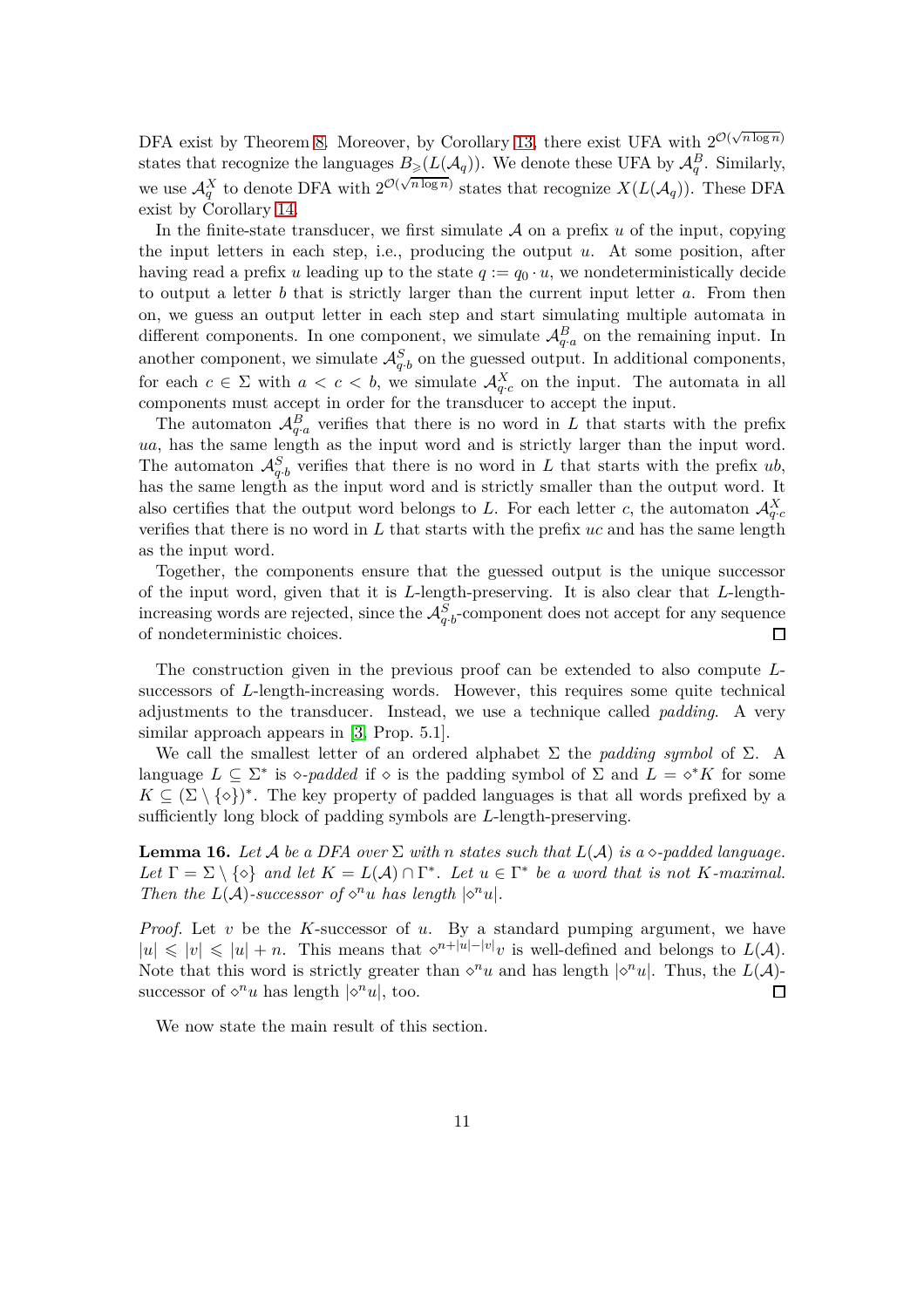**Theorem 17.** *Let* A *be a deterministic finite automaton over* Σ *with n states. Then there exists an unambiguous finite-state transducer with*  $2^{\mathcal{O}(\sqrt{n \log n})}$  *states that maps every word to its L*(A)*-successor.*

*Proof.* We extend the alphabet by adding a new padding symbol  $\diamond$  and convert A to a DFA for  $\diamond^* L$  by adding a new initial state. The language  $L'$  accepted by this new DFA is  $\diamond$ -padded. By Theorem [15](#page-9-2) and Lemma [16,](#page-10-0) there exists an unambiguous transducer of the desired size that maps every word from  $\circ^{n+1}\Sigma^*$  to its successor in *L'*. It is easy to modify this transducer such that all words that do not belong to  $\circ^{n+1}\Sigma^*$  are rejected. We then replace every transition that reads  $a \diamond by a$  corresponding transition that reads the empty word instead. Similarly, we replace every transition that outputs  $a \diamond$  by a transition that outputs the empty word instead. Clearly, this yields the desired construction for the original language *L*. A careful analysis of the construction shows that the transducer remains unambiguous after each step.  $\Box$ 

We now show that this construction is optimal up to constants in the exponent. The idea is similar to the construction used in Theorem [9.](#page-7-0)

**Theorem 18.** *There exists a family of deterministic finite automata*  $(A_n)_{n\in\mathbb{N}}$  *such that* A*<sup>n</sup> has n states whereas the smallest unambiguous transducer that maps every word to*  $i$ *ts*  $L(A_n)$ -successor has  $2^{\Omega(\sqrt{n \log n})}$  states.

*Proof.* Let  $k \in \mathbb{N}$ . Let  $p_1, \ldots, p_k$  be the *k* smallest prime numbers such that  $p_1 < \cdots < p_k$ and let  $p = p_1 \cdots p_k$ . We construct a deterministic finite automaton A with  $2+p_1+\cdots+p_k$ states such that the smallest transducer computing the desired mapping has at least *p* states. From known estimates on the prime numbers (e.g., [\[4,](#page-12-8) Sec. 2.7]), this suffices to prove our claim.

The automaton is defined over the alphabet  $\Sigma = \{1, \ldots, k\} \cup \{\#\}$ . It consists of an initial state  $q_0$ , an error state  $q_{\text{err}}$ , and states  $(i, j)$  for  $i \in \{1, \ldots, k\}$  and  $j \in \{0, \ldots, p_i - 1\}$ with transitions defined as follows:

$$
q_0 \cdot a = \begin{cases} (a, 0), & \text{for } a \in \{1, ..., k\}; \\ q_{\text{err}}, & \text{if } a = \#; \end{cases}
$$

$$
(i, j) \cdot a = \begin{cases} (i, j + 1 \mod p_i), & \text{if } a = \#; \\ q_{\text{err}}, & \text{for } a \in \{1, ..., k\}. \end{cases}
$$

The set of accepting states is  $\{(i, 0) | 1 \leq i \leq k\}$ . The language  $L(\mathcal{A})$  is the set of all words of the form  $i\#^j$  with  $1 \leq i \leq k$  such that *j* is a multiple of  $p_i$ .

Assume, to get a contradiction, that there exists an unambiguous transducer with less than  $p$  states that maps  $w$  to the smallest word in  $L(A)$  strictly greater than  $w$ . Consider an accepting run of this transducer on some input of the form  $2\#^{\ell p}$  with  $\ell \in \mathbb{N}$ large enough such that the run contains a cycle. Clearly, since  $\ell p + 1$  and p are coprime, the output of the transducer has to be  $2\#^{\ell p+2}$ . We fix one cycle in this run.

If the number of  $#$  read in this cycle does not equal the number of  $#$  output in this cycle, by using a pumping argument, we can construct a word of the form  $2\#<sup>j</sup>$  that is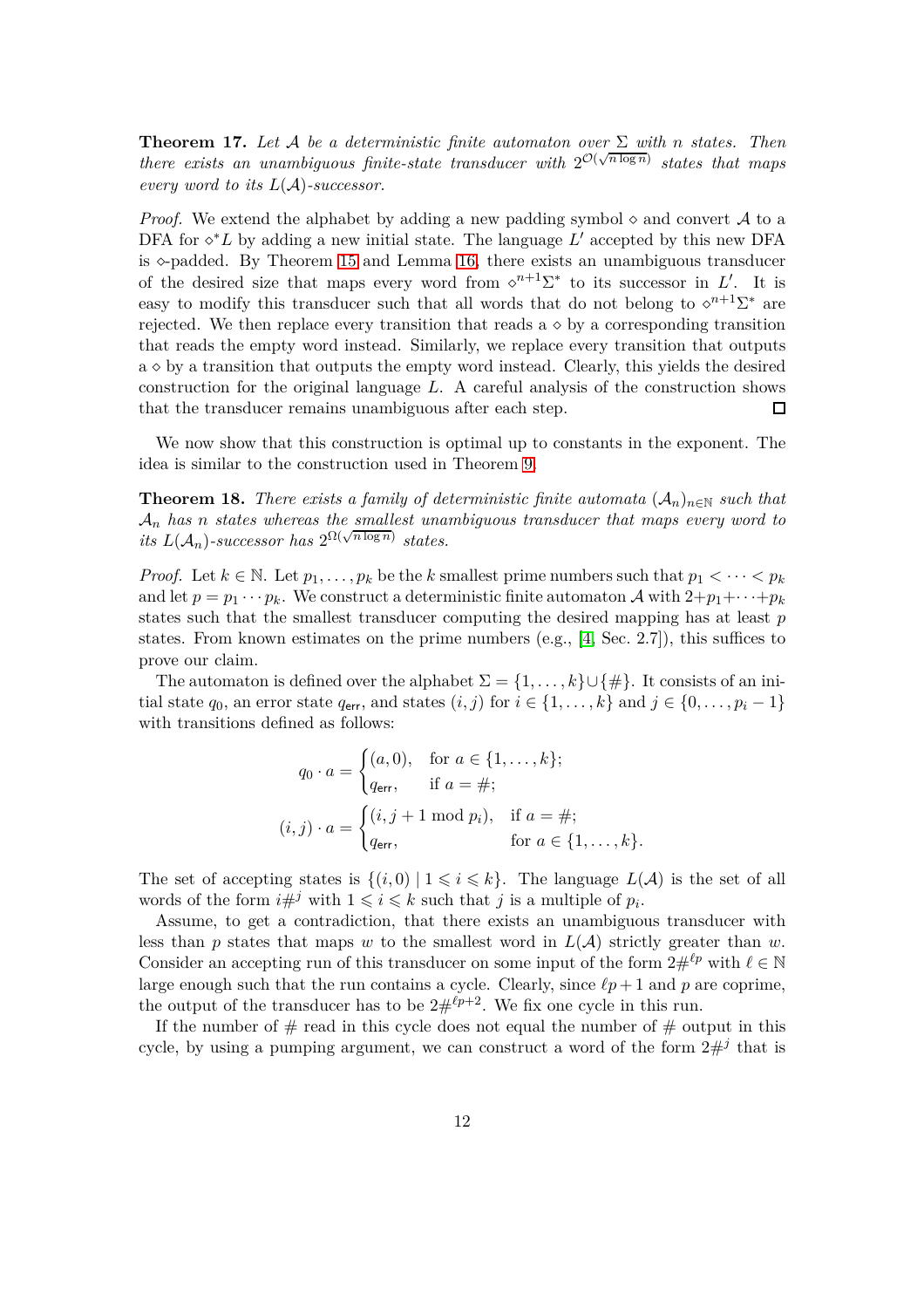mapped to a word or the form  $i\#^{j'}$  with  $|j'-j| > 2$ . This contradicts the fact that  $2\#^{2\mathbb{N}}$  is a subset of  $L(\mathcal{A})$ . Therefore, we may assume that both the number of letters read and output on the cycle is  $r \in \{1, \ldots, p-1\}.$ 

Again, by a pumping argument, this implies that  $2\#^{\ell p+jr}$  is mapped to  $2\#^{\ell p+jr+2}$ for every  $j \in \mathbb{N}$ . Since  $r < p$ , at least one of the prime numbers  $p_i$  is coprime to r. Therefore, we can choose *j* such that  $jr + 1 \equiv 0 \pmod{p_i}$ . However, this means that  $p_i \#^{\ell p+jr+1}$  belongs to  $L(\mathcal{A})$ , contradicting the fact that the transducer maps  $2 \#^{\ell p+jr}$  to  $2\#^{\ell p+jr+2}.$  $\Box$ 

Combining the two previous theorems, we obtain the following corollary.

**Corollary 19.** *Let L be a language that is recognized by a DFA with n states. Then, in general,*  $2^{\Theta(\sqrt{n \log n})}$  *states are necessary and sufficient for an unambiguous finite-state transducer that maps words to their L-successors.*

#### <span id="page-12-0"></span>**References**

- [1] Margareta Ackerman and Erkki Mäkinen. Three new algorithms for regular language enumeration. In *Proceedings of the 15th Annual International Conference on Computing and Combinatorics*, COCOON '09, pages 178–191, Berlin, Heidelberg, 2009. Springer-Verlag.
- <span id="page-12-1"></span>[2] Margareta Ackerman and Jeffrey Shallit. Efficient enumeration of words in regular languages. *Theoretical Computer Science*, 410(37):3461–3470, 2009.
- <span id="page-12-4"></span>[3] Pierre-Yves Angrand and Jacques Sakarovitch. Radix enumeration of rational languages. *RAIRO - Theoretical Informatics and Applications*, 44(1):19–36, 2 2010.
- <span id="page-12-8"></span><span id="page-12-5"></span>[4] E. Bach and J. Shallit. *Algorithmic Number Theory*. MIT Press, 1996.
- [5] V. Berthé, C. Frougny, M. Rigo, and J. Sakarovitch. On the cost and complexity of the successor function. In P. Arnoux, N. B´edaride, and J. Cassaigne, editors, *Proc. WORDS 2007*, Technical Report, Institut de mathématiques de Luminy, pages 43– 56, 2007.
- <span id="page-12-7"></span><span id="page-12-3"></span>[6] Marek Chrobak. Finite automata and unary languages. *Theoretical Computer Science*, 47:149–158, 1986. Erratum, 302:497–498, 2003.
- [7] Christiane Frougny. On the sequentiality of the successor function. *Information and Computation*, 139(1):17–38, 1997.
- <span id="page-12-6"></span>[8] John E. Hopcroft, Rajeev Motwani, and Jeffrey D. Ullman. *Introduction to Automata Theory, Languages, and Computation (3rd Edition)*. Addison-Wesley Longman Publishing Co., Inc., USA, 2006.
- <span id="page-12-2"></span>[9] Erkki Mäkinen. On lexicographic enumeration of regular and context-free languages. *Acta Cybern.*, 13(1):55–61, November 1997.